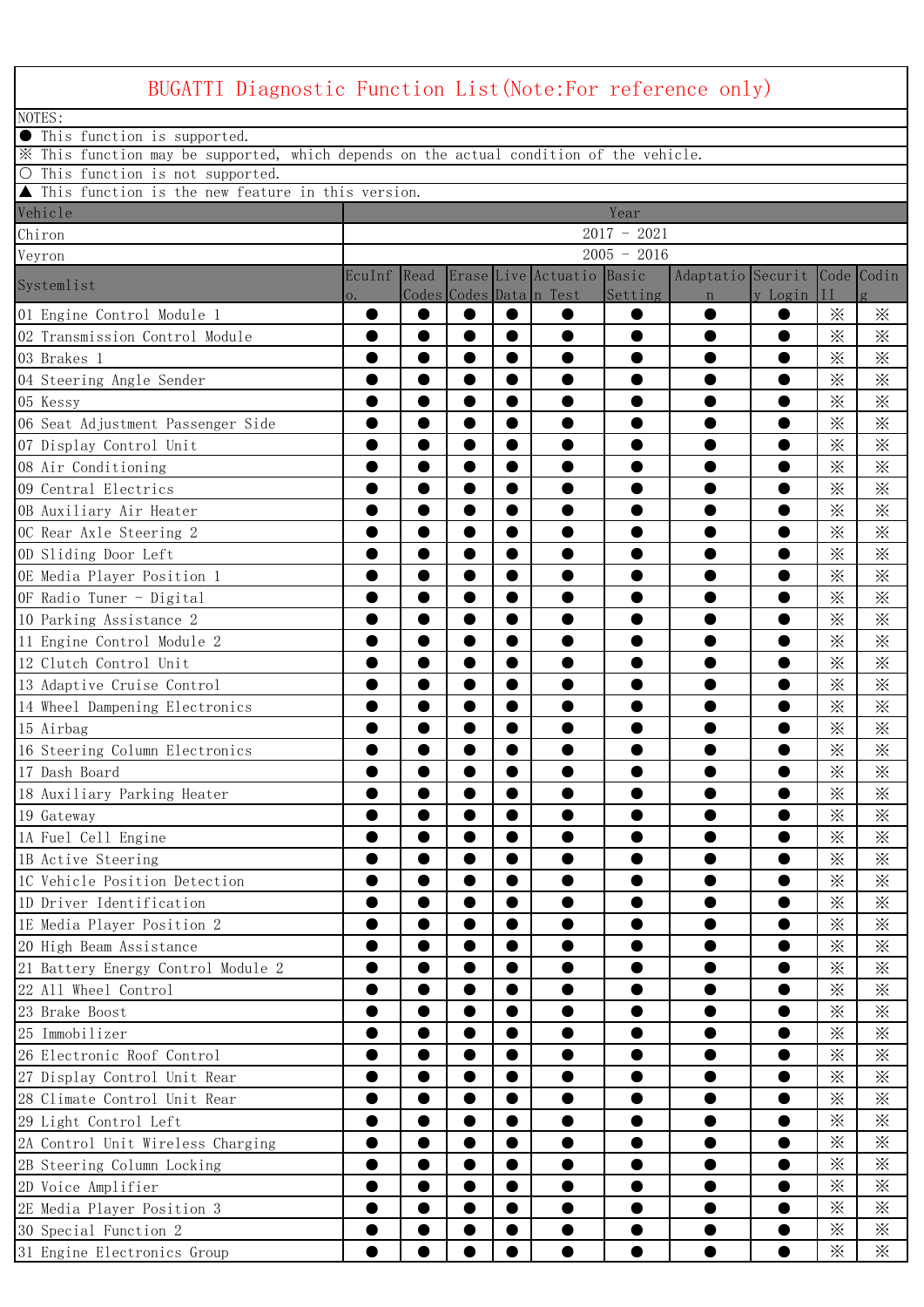| 32 Lock Electronics                    | ●         | 0<br>●    | O<br>$\bullet$ | $\bullet$<br>$\bullet$ | 0<br>●    | ●         | ●         | 0<br>$\bullet$ | $\times$<br>$\times$ | ፠<br>$\times$ |
|----------------------------------------|-----------|-----------|----------------|------------------------|-----------|-----------|-----------|----------------|----------------------|---------------|
| 33 All OBD Systems                     |           |           |                |                        |           |           |           |                |                      |               |
| 34 Ride Control System                 |           |           | 0              | $\bullet$              |           |           |           | 0              | $\times$             | $\times$      |
| 35 Central Locking Control Module      | $\bullet$ | $\bullet$ | 0              | $\bullet$              | 0         |           | O         | 0              | $\times$             | $\times$      |
| 36 Seat Adjustment Driver Side         | ●         | ●         | ●              | $\bullet$              |           |           |           | $\bullet$      | $\times$             | $\times$      |
| 37 Navigation                          |           | 0         | O              | 0                      |           |           |           |                | $\ddot{\times}$      | $\times$      |
| 38 Roof Electronic Control Module      | 0         | $\bullet$ | 0              | $\bullet$              | 0         | O         | O         | O              | $\times$             | $\times$      |
| 39 Light Control Right                 | ●         | $\bullet$ | ●              | $\bullet$              | 0         | ●         | $\bullet$ | $\bullet$      | $\times$             | $\times$      |
| 3A Special Vehicle Assistant           |           | ●         | 0              | $\bullet$              |           |           |           | O              | $\times$             | $\times$      |
| 3B Sensor Electronics                  | O         | $\bullet$ | 0              | $\bullet$              |           |           |           |                | $\times$             | $\times$      |
| 3C Lane Change Assistant               |           | $\bullet$ | ●              | $\bullet$              |           |           |           | 0              | $\times$             | $\times$      |
| 3D Special Function                    |           | $\bullet$ | 0              | $\bullet$              |           |           |           |                | $\times$             | $\times$      |
| 3E Media Player Position 4             | ●         | $\bullet$ | $\bullet$      | $\bullet$              |           | 0         | O         | 0              | $\times$             | $\times$      |
| 3F Dynamic Assembly Mounting           |           | 0         | O              | 0                      |           |           |           |                | $\times$             | $\times$      |
| 40 Air Conditioning Compressor         |           | ●         | O              | 0                      |           |           |           | O              | $\times$             | $\times$      |
| 41 Diesel Pump Electronics             | ●         | $\bullet$ | ●              | $\bullet$              |           |           |           |                | $\times$             | $\times$      |
| 42 Door Electronics Driver Side        |           |           |                | 0                      |           |           |           |                | $\times$             | $\times$      |
| 43 Bremskraftunterstutzung             |           |           | 0              | $\bullet$              |           |           |           | 0              | $\times$             | $\times$      |
| 44 Steering Assistance                 | $\bullet$ | $\bullet$ | $\bullet$      | $\bullet$              | ●         | ●         | ●         | $\bullet$      | $\times$             | $\times$      |
| 45 Interior Monitoring                 |           |           |                | e                      |           |           |           | 0              | $\times$             | $\times$      |
| 46 Central Module Comfort System       |           |           | 0              | $\bullet$              |           |           |           | 0              | $\times$             | $\times$      |
| 47 Sound System                        | $\bullet$ | $\bullet$ | $\bullet$      | $\bullet$              |           | O         |           | 0              | $\times$             | $\times$      |
| 48 Seat Adjustment Rear Driver Side    |           | $\bullet$ | O              | 0                      |           |           |           |                | $\times$             | $\times$      |
| 4A Rear Light                          | $\bullet$ | $\bullet$ | $\bullet$      | $\bullet$              |           |           | 0         | $\bullet$      | $\times$             | $\times$      |
| 4B Multifunction Module                | ●         | $\bullet$ | O              | $\bullet$              |           | ●         | O         | 0              | $\times$             | $\times$      |
| 4C Tire Pressure Monitoring 2          |           | 0         | 0              |                        |           |           |           | O              | $\times$             | $\times$      |
| 4D Data Transfer Car2X XXX             | $\bullet$ | $\bullet$ | $\bullet$      | $\bullet$              | $\bullet$ |           | $\bullet$ | $\bullet$      | $\times$             | $\times$      |
| 4E Control Head Rear Right             |           | $\bullet$ | $\bullet$      | $\bullet$              |           |           |           | ●              | $\times$             | $\times$      |
| 4F Central Electrics 2                 |           |           |                |                        |           |           |           |                | $\times$             | $\times$      |
| 50 Seat Adjustment 3rd Row             | $\bullet$ | $\bullet$ | $\bullet$      | $\bullet$              |           |           | o         | $\bullet$      | $\times$             | $\times$      |
| 51 Drive Motor Control Module          |           |           |                |                        |           |           |           |                | $\times$             | $\times$      |
| 52 Door Electronics Passenger Side     |           |           |                |                        |           |           |           |                | $\times$             | $\times$      |
| 53 Parking Brake                       | $\bullet$ | $\bullet$ | $\bullet$      | $\bullet$              | $\bullet$ | $\bullet$ | $\bullet$ | $\bullet$      | $\times$             | $\times$      |
| 54 Rear Spoiler                        |           | ●         | ●              | $\bullet$              |           |           |           |                | $\times$             | $\times$      |
| 55 Headlight Regulation                |           | $\bullet$ | 0              | $\bullet$              | 0         |           |           | $\bullet$      | $\times$             | $\times$      |
| 56 Radio                               | $\bullet$ | $\bullet$ | $\bullet$      | $\bullet$              | 0         | 0         | 0         | 0              | $\times$             | $\times$      |
| 57 TV Tuner                            |           |           | $\bullet$      | $\bullet$              |           |           |           |                | $\times$             | $\times$      |
| 58 Fuel Supply                         |           |           | ●              | $\bullet$              |           |           |           |                | $\times$             | $\times$      |
|                                        |           |           |                |                        |           |           |           | $\bullet$      | $\times$             |               |
| 5A Longitudinal Control                | $\bullet$ | $\bullet$ | $\bullet$      | $\bullet$              | 0         | 0         | $\bullet$ |                |                      | $\times$      |
| 5B Seat Adjustment Rear Passenger Side | $\bullet$ |           | $\bullet$      | $\bullet$              |           | 0         |           | $\bullet$      | $\times$             | $\times$      |
| 5C Lane Departure Warning System       |           |           |                |                        |           |           |           |                | $\times$             | $\times$      |
| 5D Operation                           | $\bullet$ | $\bullet$ | $\bullet$      | 0                      | ●         | 0         | ●         | 0              | $\times$             | $\times$      |
| 5E Control Head Rear Left              |           |           | $\bullet$      | $\bullet$              |           |           |           | ●              | $\times$             | $\times$      |
| 5F Information Control Unit 1          |           |           |                | $\bullet$              |           |           |           |                | $\ddot{\times}$      | $\times$      |
| 60 Tachograph                          | $\bullet$ | $\bullet$ | $\bullet$      | 0                      | 0         | 0         | 0         | 0              | $\times$             | $\times$      |
| 61 Battery Regulation                  | $\bullet$ | $\bullet$ | $\bullet$      | $\bullet$              | ●         | ●         | ●         | $\bullet$      | $\times$             | $\times$      |
| 62 Door Electronics Rear Left          |           | 0         |                |                        |           |           |           | c              | $\times$             | $\times$      |
| 63 Entry Assistance Driver Side        | $\bullet$ | $\bullet$ | $\bullet$      | $\bullet$              | ●         | 0         | 0         | $\bullet$      | $\times$             | $\times$      |
| 64 Stabilizers                         | $\bullet$ | $\bullet$ | $\bullet$      | $\bullet$              |           |           |           | ●              | $\times$             | $\times$      |
| 65 Tire Pressure Monitoring 1          |           | $\bullet$ |                | $\bullet$              |           |           |           |                | $\ddot{\times}$      | $\times$      |
| 66 Seat Adjustment Rear                | $\bullet$ | $\bullet$ | $\bullet$      | $\bullet$              | $\bullet$ | 0         | $\bullet$ | 0              | $\times$             | $\times$      |
| 67 Voice Control                       | $\bullet$ | $\bullet$ | $\bullet$      | $\bullet$              | $\bullet$ | ●         | $\bullet$ | $\bullet$      | $\times$             | $\times$      |
| 68 Wiper Control Unit                  |           |           | $\bullet$      |                        |           |           |           | $\bullet$      | $\times$             | $\times$      |
| 69 Trailer Function                    |           |           |                |                        |           |           | ●         |                | $\times$             | $\times$      |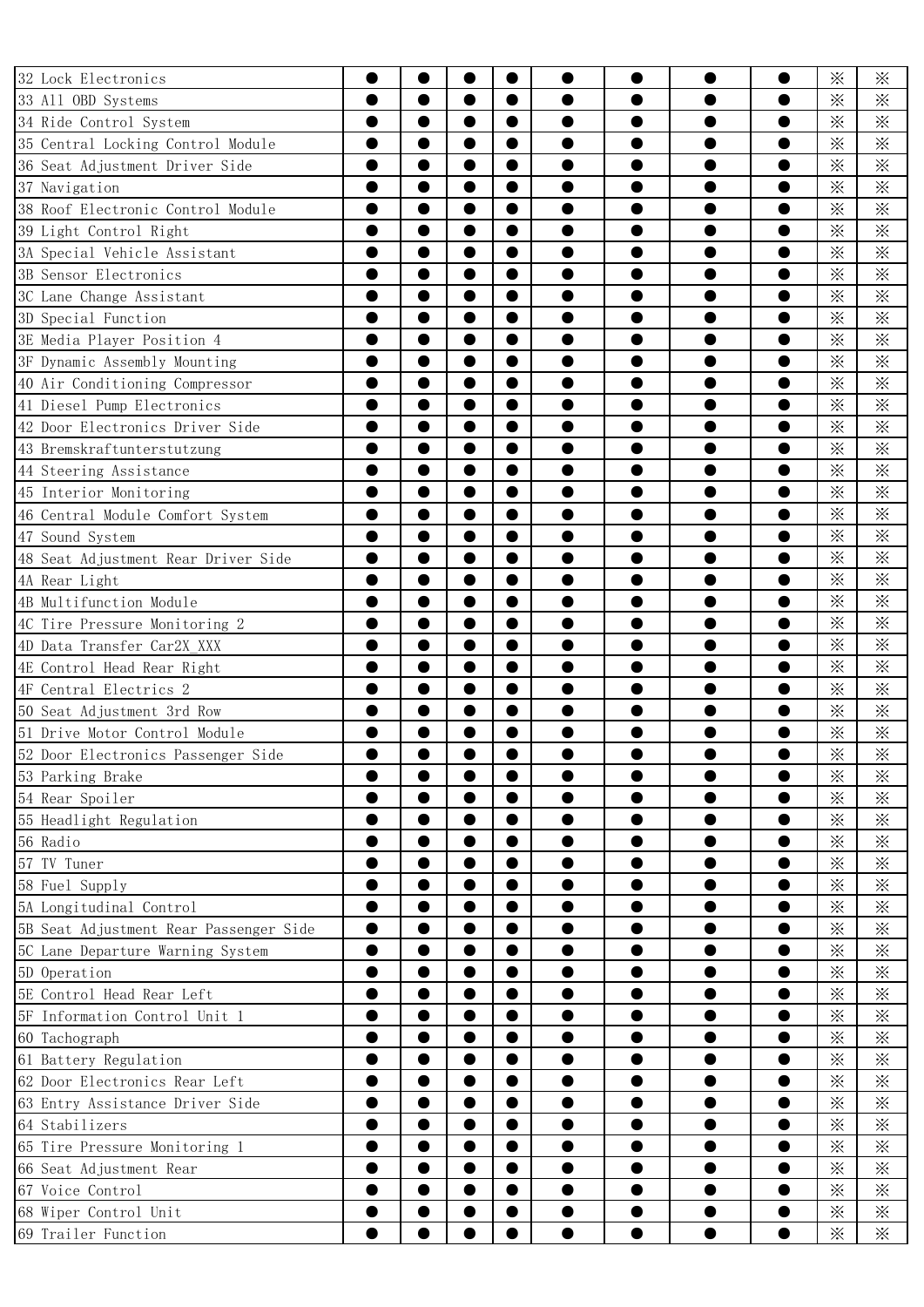| 6A Door Automatic Rear Driver Side        | ●         |           |           |           |           |           |   | $\bullet$ | $\times$        | ፠               |
|-------------------------------------------|-----------|-----------|-----------|-----------|-----------|-----------|---|-----------|-----------------|-----------------|
| 6B Aerodynamics Control Unit              | $\bullet$ | ●         | ●         | $\bullet$ | ●         | ●         | ● | $\bullet$ | $\times$        | ፠               |
| 6C Camera System Rear View                |           | 0         |           | 0         |           |           |   |           | $\times$        | $\times$        |
| 6D Deck Lid Control Unit                  | 0         | $\bullet$ | ●         | $\bullet$ | 0         | 0         | O | $\bullet$ | $\times$        | $\times$        |
| 6E Display Control Roof                   | ●         | ●         | ●         | $\bullet$ |           |           |   | ●         | $\times$        | $\times$        |
| 6F Central Module Comfort System 2        |           | 0         |           | 0         |           |           |   |           | $\ddot{\times}$ | $\times$        |
| 71 Battery Charger                        | $\bullet$ | $\bullet$ | 0         | $\bullet$ | 0         | 0         | O | O         | $\times$        | $\times$        |
| 72 Door Electronics Rear Right            | ●         | $\bullet$ | ●         | $\bullet$ | ●         | ●         | ● | $\bullet$ | $\times$        | $\times$        |
| 73 Entry Assistance Passenger Side        |           | 0         |           | 0         |           |           |   |           | $\times$        | $\times$        |
| 74 Chassis Control                        | ●         | $\bullet$ | ●         | 0         |           |           |   |           | $\times$        | $\times$        |
| 75 Telematics Communication Unit          | ●         | $\bullet$ | 0         | $\bullet$ |           |           |   | 0         | $\times$        | $\times$        |
| 76 Parking Assistance                     |           | ●         |           | ●         |           |           |   |           | $\times$        | $\times$        |
| 77 Telephone                              |           | $\bullet$ | ●         | $\bullet$ |           | 0         |   | e         | $\times$        | $\times$        |
| 78 Sliding Door Right                     |           | 0         |           |           |           |           |   |           | $\times$        | $\times$        |
| 7A Door Automatic Rear Passenger Side     |           | $\bullet$ |           |           |           |           |   |           | $\times$        | $\times$        |
| 7D Auxiliary Heater                       | ●         | ●         | ●         | $\bullet$ |           |           |   |           | $\times$        | $\times$        |
| 7E Dash Board Display Unit                |           | 0         |           | $\bullet$ |           |           |   |           | $\times$        | $\times$        |
| 7F Information Control Unit 2             |           | $\bullet$ | 0         | $\bullet$ |           |           |   | $\bullet$ | $\times$        | $\times$        |
| 80 Battery Regulation Auxiliary           |           |           |           |           |           |           |   |           |                 |                 |
| Accumulator 1                             |           |           |           |           |           |           |   |           | $\times$        | $\times$        |
| 81 Gear Shift Control Module              |           | 0         |           | $\bullet$ |           |           |   |           | $\times$        | $\ddot{\times}$ |
| 82 Head Up Display                        |           | 0         |           |           |           |           |   |           | $\times$        | $\times$        |
| 84 Night Vision                           | ●         | $\bullet$ | $\bullet$ | $\bullet$ |           | 0         |   | ●         | $\times$        | $\times$        |
| 85 On-Board Camera                        |           | ●         |           | $\bullet$ |           |           |   | O         | $\times$        | $\times$        |
| 87 Lane Assist LT3                        |           | $\bullet$ | ●         | 0         |           |           |   |           | $\ddot{\times}$ | $\times$        |
| 88 Multi Contour Seat Driver Side         | $\bullet$ | $\bullet$ | $\bullet$ | $\bullet$ | ●         | $\bullet$ | O | $\bullet$ | $\times$        | $\times$        |
| 89 Multi Contour Seat Passenger Side      |           | 0         |           | $\bullet$ |           |           |   |           | $\times$        | $\times$        |
| 8A Multi Contour Seat Rear Driver Side    | $\bullet$ | $\bullet$ |           | 0         |           |           |   |           | $\times$        | $\times$        |
| 8B Adaptive Cruise Control 2              | $\bullet$ | $\bullet$ | $\bullet$ | $\bullet$ |           | D         |   |           | $\times$        | $\times$        |
| 8C Battery Energy Control Module          |           | ●         |           | $\bullet$ |           |           |   |           | $\times$        | $\times$        |
| 8D Multi Contour Seat Rear Passenger Side |           |           |           |           |           |           |   |           | $\times$        | $\times$        |
| 8E Image Processing Electronics           |           |           |           |           |           |           |   |           | $\times$        | $\times$        |
| 8F Pretensioner Front Left                |           |           |           |           |           |           |   |           | $\times$        | ፠               |
| 90 Pretensioner Front Right               |           | $\bullet$ | ●         | $\bullet$ |           |           | O |           | $\times$        | $\times$        |
| 91 Engine Control Module (ECM)            |           | 0         | ●         | $\bullet$ |           |           |   |           | $\times$        | $\times$        |
| 92 Transmission Electronics               |           | O         |           | 0         |           |           |   |           | $\times$        | $\times$        |
| 93 Immobilizer                            |           | $\bullet$ | 0         | $\bullet$ |           | $\bullet$ | 0 | $\bullet$ | $\times$        | $\times$        |
| 94 Airbag (SRS)                           |           | $\bullet$ | ●         | $\bullet$ |           |           |   |           | $\times$        | $\times$        |
| 95 Electronic Stability Program           |           |           |           | $\bullet$ |           |           |   |           | $\times$        | $\times$        |
| 96 Instrument Cluster                     |           | $\bullet$ | 0         | $\bullet$ |           | $\bullet$ | ● | $\bullet$ | $\times$        | $\times$        |
| 97 Tachograph                             |           | $\bullet$ | 0         | $\bullet$ |           |           |   |           | $\times$        | $\times$        |
| 98 Tire Pressure Monitoring               |           | 0         |           |           |           |           |   |           | $\times$        | $\times$        |
| 99 Electrical Ignition/starter Switch     | $\bullet$ | $\bullet$ | 0         | $\bullet$ | $\bullet$ | $\bullet$ | ● | $\bullet$ | $\times$        | $\times$        |
| 9A Remote Control                         |           | ●         | ●         | $\bullet$ |           |           |   |           | $\times$        | $\times$        |
| 9B Driver's Door Electronics              |           |           |           |           |           |           |   |           | $\times$        | $\times$        |
| 9C A/C Electronics                        |           | 0         | 0         | 0         | $\bullet$ | D         | ● | 0         | $\times$        | $\times$        |
| 9D Auxiliary Heater (Fuel)                |           | 0         | 0         | $\bullet$ |           |           |   |           | $\times$        | $\times$        |
| 9E Auxiliary Heater (Electric)            |           |           |           |           |           |           |   |           | $\times$        | $\times$        |
| 9F Parking Heater, Water                  |           | 0         | 0         | 0         | $\bullet$ | $\bullet$ |   | $\bullet$ | $\times$        | $\times$        |
| AO Audio 5 Radio,                         |           |           | 0         | $\bullet$ |           |           |   |           | $\times$        | $\times$        |
| Al Navigation                             |           |           |           | $\bullet$ |           |           |   |           | $\times$        | $\times$        |
| A2 CD Changer                             |           | $\bullet$ | $\bullet$ | $\bullet$ | 0         | $\bullet$ | 0 | $\bullet$ | $\times$        | $\times$        |
| A3 Telephone                              | ●         | $\bullet$ | 0         | $\bullet$ |           |           | 0 | $\bullet$ | $\times$        | $\times$        |
| A5 Front Sensors Driver Assistance System |           | ●         |           | 0         |           |           |   | c         | $\times$        | $\times$        |
| A6 Microphone Control Unit                | ●         |           |           |           |           |           | ● |           | $\times$        | $\times$        |
|                                           |           |           |           |           |           |           |   |           |                 |                 |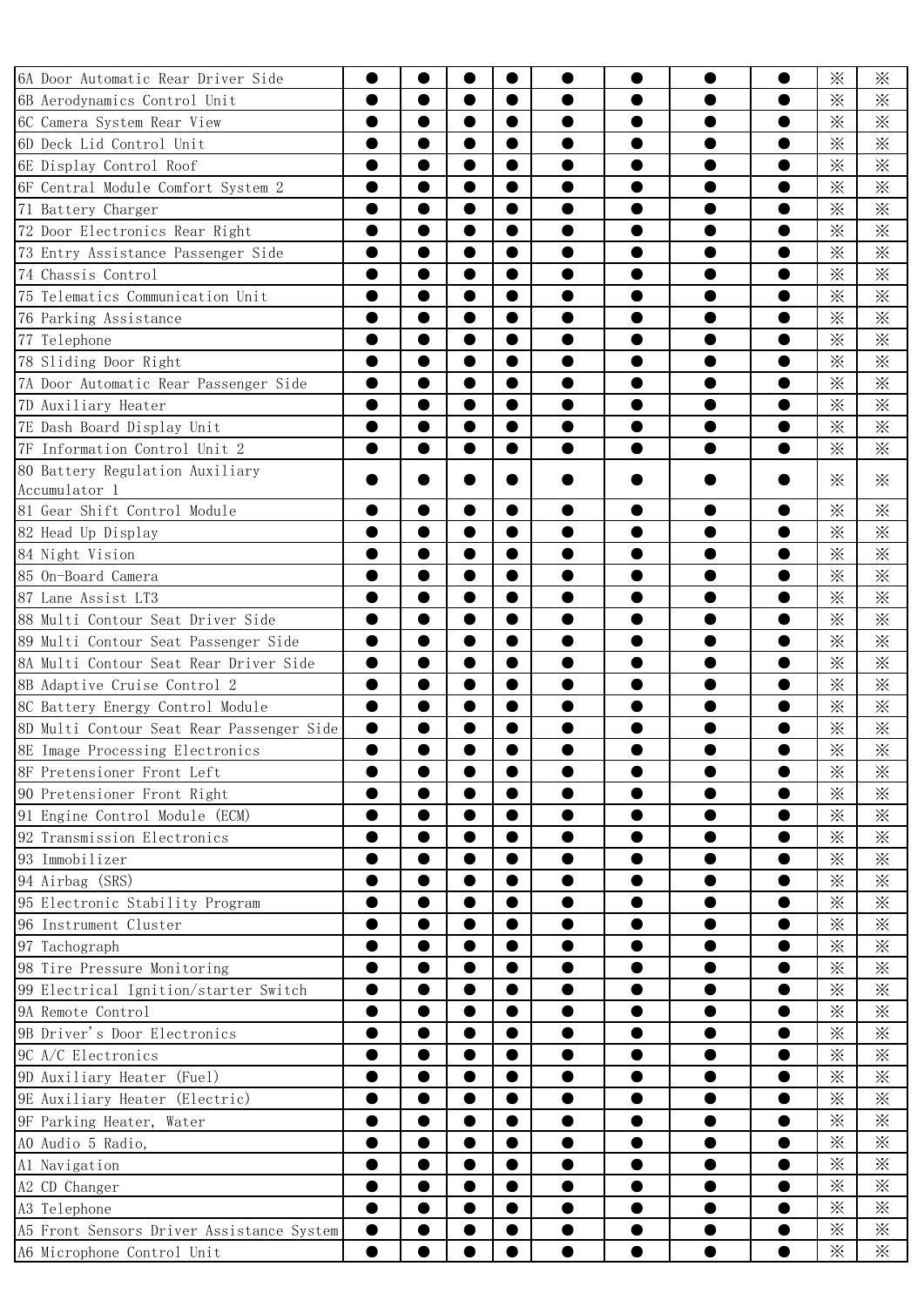| A7 Infotainment Interface                      |           |           |           |           |           |           |           |           | $\times$           | $\times$           |
|------------------------------------------------|-----------|-----------|-----------|-----------|-----------|-----------|-----------|-----------|--------------------|--------------------|
| A8 External Communication Interface            | ●         |           | ●         | $\bullet$ |           |           |           | ●         | $\times$           | ፠                  |
| A9 Actuator For Structure-Borne Sound          |           |           |           |           |           |           |           |           | $\times$           | $\times$           |
| AA Wheel Brake Rear Right                      | $\bullet$ | $\bullet$ | 0         | 0         |           |           |           | O         | $\times$           | $\times$           |
| AB Wheel Brake Rear Left                       | ●         | ●         | ●         | $\bullet$ |           |           |           | ●         | $\times$           | $\times$           |
| AC Reductant Control Module                    |           |           | O         | 0         |           |           |           |           | $\ddot{\times}$    | $\times$           |
| AD Sensors Brake Systems                       |           | $\bullet$ | 0         | 0         |           | D         |           |           | $\times$           | $\times$           |
| AE Telemetry Diagnostic Control Unit           | ●         | $\bullet$ | ●         | $\bullet$ | ●         |           | ●         | $\bullet$ | $\times$           | $\times$           |
| BO Roof Display/control Head (Roof             |           |           |           |           |           |           |           |           | $\times$           | $\times$           |
| Control Head)                                  |           |           |           |           |           |           |           |           |                    |                    |
| B1 Upper Operating Field                       |           |           |           |           |           |           |           |           | $\times$           | $\times$           |
| B2 Parking Aid                                 | ●         | $\bullet$ | ●         | $\bullet$ |           |           |           | ●         | $\times$           | $\times$           |
| B3 Trailer Function                            |           | ●         | O         | $\bullet$ |           |           |           | ●         | $\times$           | $\times$           |
| B4 Vehicle Electrical System Control<br>Module |           |           |           |           |           |           |           |           | $\times$           | $\times$           |
| B5 Programmable Special Module                 |           |           |           |           |           |           |           |           | $\times$           | $\times$           |
| B6 Steering Column Jacket Switch Module        | $\bullet$ |           | ●         | $\bullet$ |           |           |           |           | $\times$           | $\times$           |
| B7 Access Startsystem Interface                |           |           |           |           |           |           |           |           | $\times$           | $\times$           |
| B8 Electronic Roof Control 2                   |           |           |           |           |           |           |           |           | $\times$           | $\times$           |
| B9 Auxiliary Display Control Unit              | ●         |           | O         | $\bullet$ |           |           |           |           | $\times$           | $\times$           |
| BA Assembly Mounting                           |           |           |           |           |           |           |           |           | $\times$           | $\times$           |
|                                                |           |           |           |           |           |           |           |           |                    |                    |
| BB Door Electronics Rear Driver Side           |           | $\bullet$ | 0         | $\bullet$ |           |           |           | 0         | $\times$           | $\times$           |
| BC Door Electronics Rear Passenger Side        | $\bullet$ |           | O         | $\bullet$ |           |           |           |           | $\times$           | $\times$           |
| BD High Voltage Battery Charge Management      | 0         |           |           |           |           |           |           |           | $\times$           | $\times$           |
| BE Sliding Door Rear Left                      | $\bullet$ | $\bullet$ | $\bullet$ | $\bullet$ |           |           |           | 0         | $\times$           | $\times$           |
| BF Sliding Door Rear Right                     |           |           | ●         | $\bullet$ |           |           |           |           | $\times$           | $\times$           |
| CO Actuator For Exterior Noise                 |           |           |           |           |           |           |           |           | $\times$           | $\times$           |
| C1 Battery Regulation                          | $\bullet$ | $\bullet$ | $\bullet$ | $\bullet$ | ●         |           |           |           | $\times$           | $\times$           |
| C2 Transmission Control Module 2               |           |           | ●         | $\bullet$ |           |           |           |           | $\times$           | $\times$           |
| C3 Drive Motor Control Module 3                |           |           |           |           |           |           |           |           | $\times$           | $\times$           |
| C4 DC/DC Converter Control Module              | $\bullet$ | ●         | $\bullet$ | $\bullet$ |           |           |           | 0         | $\times$           | $\times$           |
| C5 Thermal Management                          |           |           | O         | 0         |           |           |           |           | $\times$<br>$\sim$ | $\times$<br>$\sim$ |
| C6 Battery Charger Control Module              |           |           |           |           |           |           |           |           | $\times$           | ✕                  |
| C7 Pedestrian Protection                       | $\bullet$ | $\bullet$ | $\bullet$ | $\bullet$ | 0         | 0         | $\bullet$ | $\bullet$ | $\times$           | $\times$           |
| C8 Auxiliary Display Control Unit 2            | $\bullet$ | $\bullet$ | $\bullet$ | $\bullet$ |           | 0         |           | ●         | $\times$           | $\times$           |
| C9 Rear Mirror                                 |           |           |           | $\bullet$ |           |           |           |           | $\times$           | $\times$           |
| CA Control Module For Sunroof                  | $\bullet$ | $\bullet$ | $\bullet$ | $\bullet$ | ●         | $\bullet$ | $\bullet$ | $\bullet$ | $\times$           | $\times$           |
| CB Rear Axle Steering                          |           |           | O         | $\bullet$ |           |           |           | ●         | $\times$           | $\times$           |
| CC Starter / Generator Control Module          |           |           |           |           |           |           |           |           | $\times$           | $\times$           |
| CD Laser Scanner                               | $\bullet$ | $\bullet$ | $\bullet$ | $\bullet$ | ●         | $\bullet$ | $\bullet$ | $\bullet$ | $\times$           | $\times$           |
| CE Drive Motor Control Module 2                |           | ●         | $\bullet$ | $\bullet$ |           |           |           | ●         | $\times$           | $\times$           |
| CF Control Unit Lane Change Assistant 2        |           | $\bullet$ | $\bullet$ | $\bullet$ |           |           |           |           | $\ddot{\times}$    | $\times$           |
| DO Front Axle Lift System                      | $\bullet$ | $\bullet$ | $\bullet$ | $\bullet$ | ●         | O         |           |           | $\times$           | $\times$           |
| D1 Center Display                              | ●         | $\bullet$ | $\bullet$ | $\bullet$ | $\bullet$ | ●         | $\bullet$ | $\bullet$ | $\times$           | $\times$           |
| D2 Sliding Door Left                           |           | $\bullet$ | ●         | $\bullet$ |           |           |           | 0         | $\times$           | $\times$           |
| D3 Sliding Door Right                          | $\bullet$ | $\bullet$ | $\bullet$ | $\bullet$ | 0         | 0         | $\bullet$ | 0         | $\times$           | $\times$           |
| D4 Roll Control System 1                       | ●         | $\bullet$ | $\bullet$ | $\bullet$ | 0         | ●         | ●         | $\bullet$ | $\times$           | $\times$           |
| D5 Roll Control System 2                       |           | $\bullet$ | ●         | $\bullet$ |           |           |           |           | $\ddot{\times}$    | $\times$           |
| D6 Light Control Left 2                        |           | $\bullet$ | $\bullet$ | $\bullet$ | 0         | 0         | $\bullet$ | 0         | $\times$           | $\times$           |
| D7 Light Control Right 2                       | $\bullet$ | $\bullet$ | ●         | $\bullet$ | 0         | ●         | ●         | $\bullet$ | $\times$           | $\times$           |
| D8 Projection Module in Left Matrix            |           |           |           |           |           |           |           |           | ⋇                  | ⋇                  |
| Headlamp                                       |           |           |           |           |           |           |           |           |                    |                    |
| D9 Projection Module in Right Matrix           |           |           |           |           |           |           |           |           | $\times$           | ፠                  |
| Headlamp                                       |           |           |           |           |           |           |           |           |                    |                    |
| DB Front Corner Radar 1                        | $\bullet$ |           |           |           |           |           |           |           | $\times$           | $\times$           |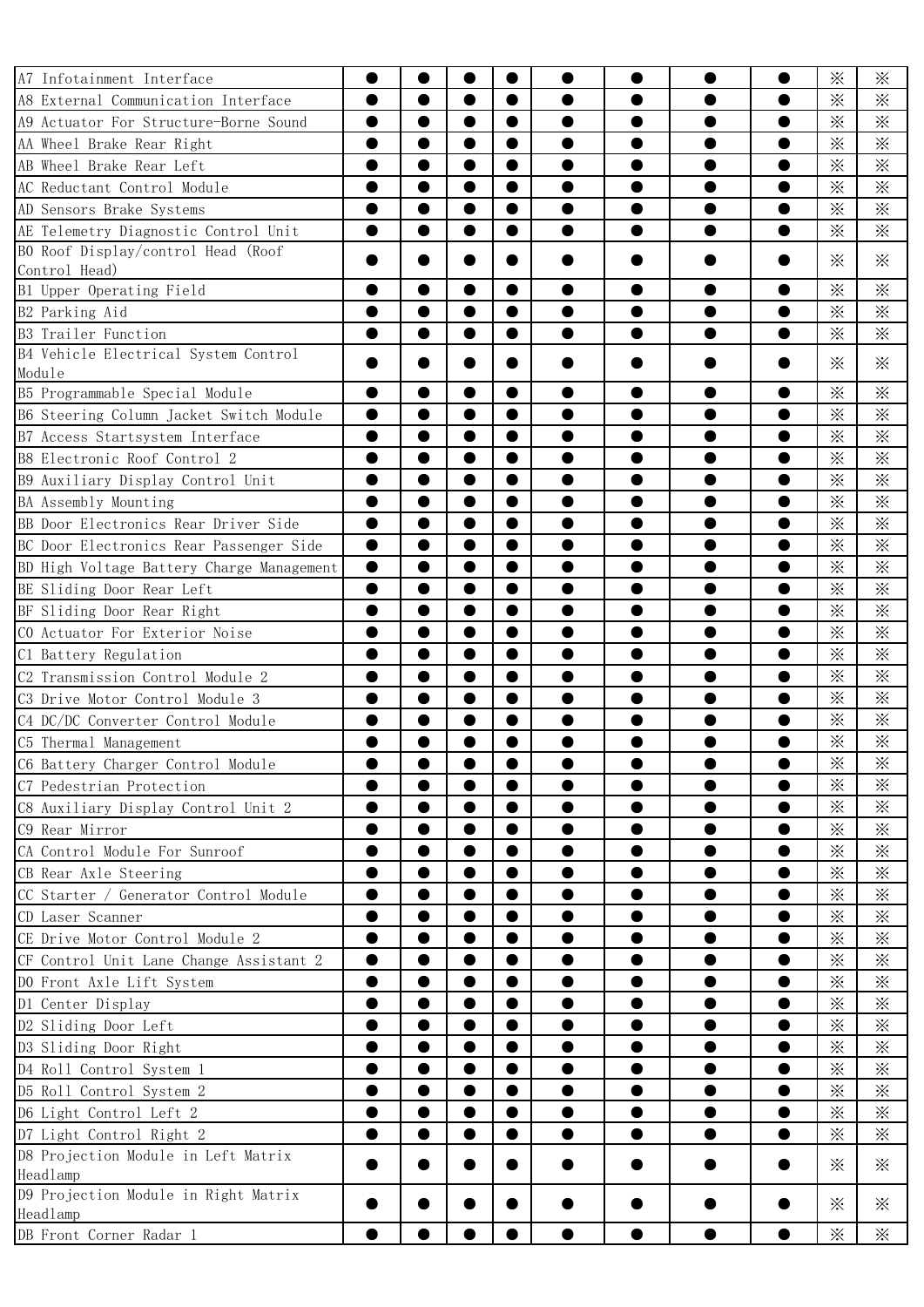| DC Front Corner Radar 2             |  |  |  |  | ፠ | ፠        |
|-------------------------------------|--|--|--|--|---|----------|
| DD Control Module 2 For Sunroof     |  |  |  |  | ፠ | ፠        |
| DE Charger 1 Mobile Devices         |  |  |  |  | ፠ | $\times$ |
| DF Charger 2 Mobile Devices         |  |  |  |  | ፠ | $\times$ |
| EO Auxiliary Display Control Unit 1 |  |  |  |  | ፠ | $\times$ |
| EF Reference Control Unit           |  |  |  |  | ፠ | $\times$ |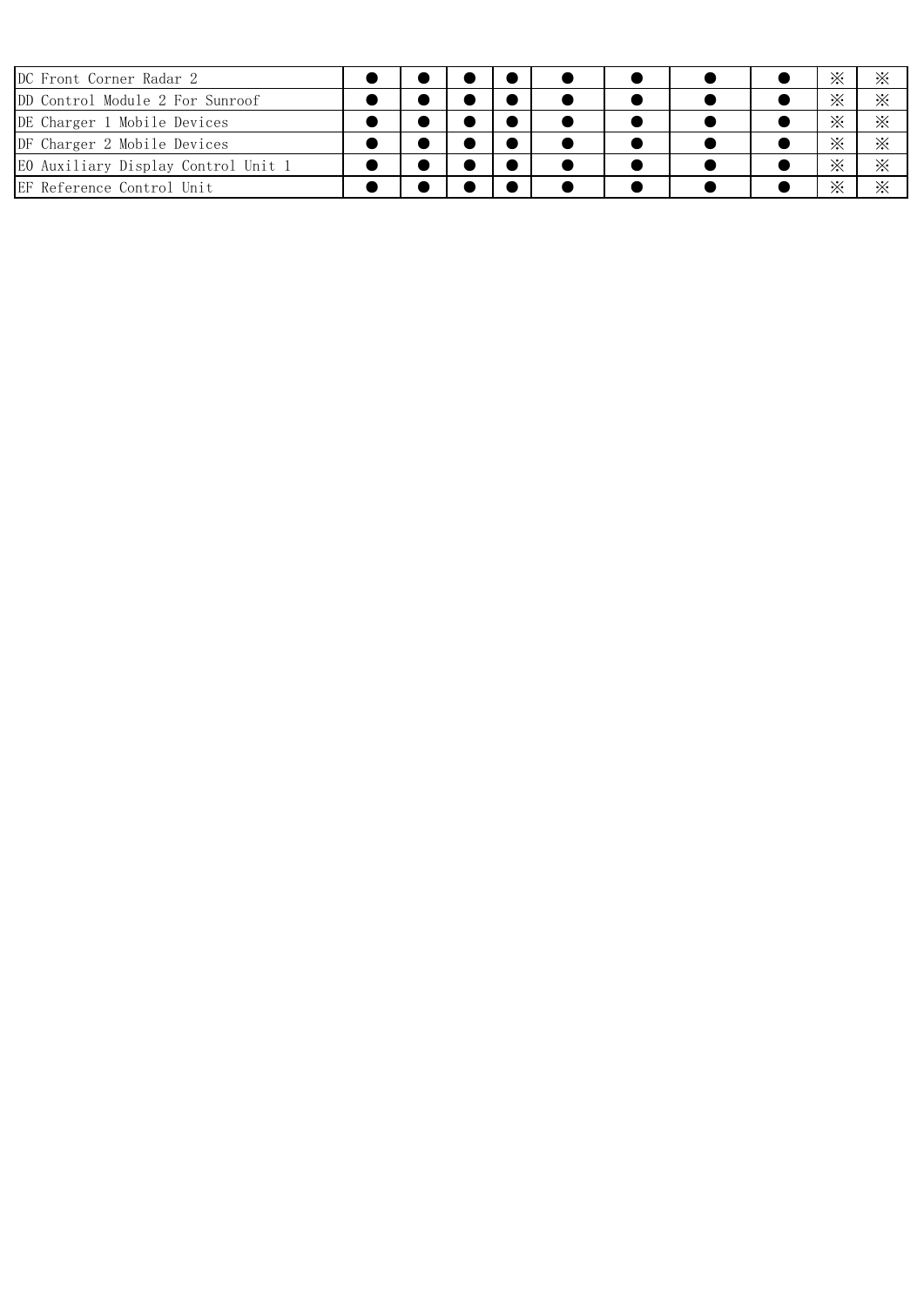| NOTES:  |                                 |                                                                                         |
|---------|---------------------------------|-----------------------------------------------------------------------------------------|
|         | This function is supported.     |                                                                                         |
|         |                                 | * This function may be supported, which depends on the actual condition of the vehicle. |
|         | This function is not supported. |                                                                                         |
|         |                                 | $\blacksquare$ This function is the new feature in this version.                        |
| Vehicle | Year                            | <b>BMS</b>                                                                              |
| Veyron  | $2005 - 2016$                   |                                                                                         |
|         |                                 | <b>BMS</b> Function List                                                                |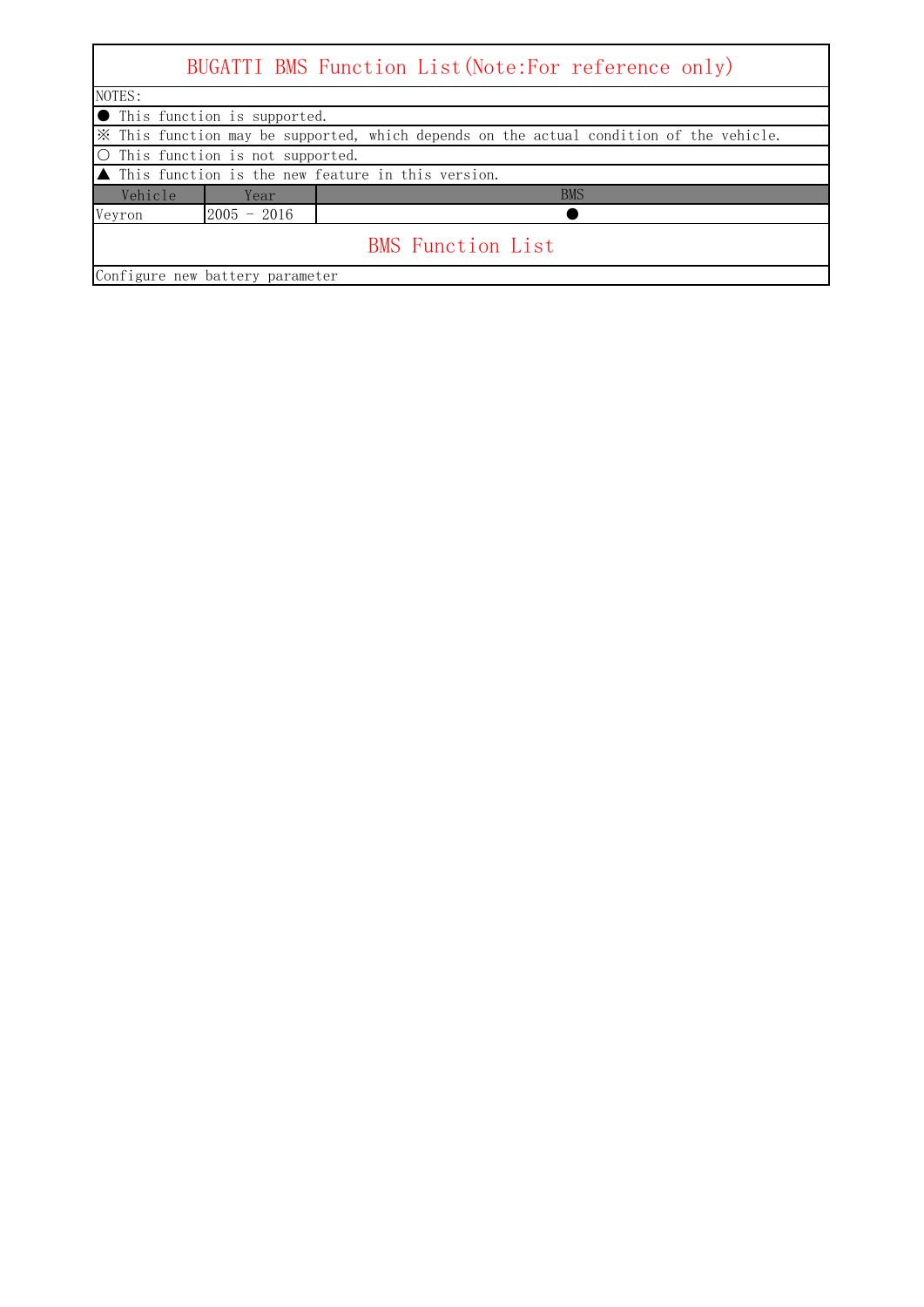|                                                                                         |                                                 | BUGATTI EPB Function List (Note: For reference only)        |  |  |  |  |  |  |
|-----------------------------------------------------------------------------------------|-------------------------------------------------|-------------------------------------------------------------|--|--|--|--|--|--|
| NOTES:                                                                                  |                                                 |                                                             |  |  |  |  |  |  |
| ● This function is supported.                                                           |                                                 |                                                             |  |  |  |  |  |  |
| X This function may be supported, which depends on the actual condition of the vehicle. |                                                 |                                                             |  |  |  |  |  |  |
| $\bigcirc$                                                                              | This function is not supported.                 |                                                             |  |  |  |  |  |  |
|                                                                                         |                                                 | ▲ This function is the new feature in this version.         |  |  |  |  |  |  |
| Vehicle                                                                                 | Year                                            | <b>EPB</b>                                                  |  |  |  |  |  |  |
| Veyron                                                                                  | $2005 - 2016$                                   |                                                             |  |  |  |  |  |  |
|                                                                                         | <b>EPB</b> Function List                        |                                                             |  |  |  |  |  |  |
|                                                                                         |                                                 | Open Rear Brake Calipers (Ready to change brake pads)       |  |  |  |  |  |  |
|                                                                                         |                                                 | Close Rear Brake Calipers (After replacement of brake pads) |  |  |  |  |  |  |
|                                                                                         | Brake Calipers Function Test                    |                                                             |  |  |  |  |  |  |
| Brake Pads Thickness Input                                                              |                                                 |                                                             |  |  |  |  |  |  |
|                                                                                         | Put the brake pads in the installation position |                                                             |  |  |  |  |  |  |
|                                                                                         |                                                 | Checking the basic setting of parking braking               |  |  |  |  |  |  |
| Hand brake pad running-in                                                               |                                                 |                                                             |  |  |  |  |  |  |
| Hand brake calibration                                                                  |                                                 |                                                             |  |  |  |  |  |  |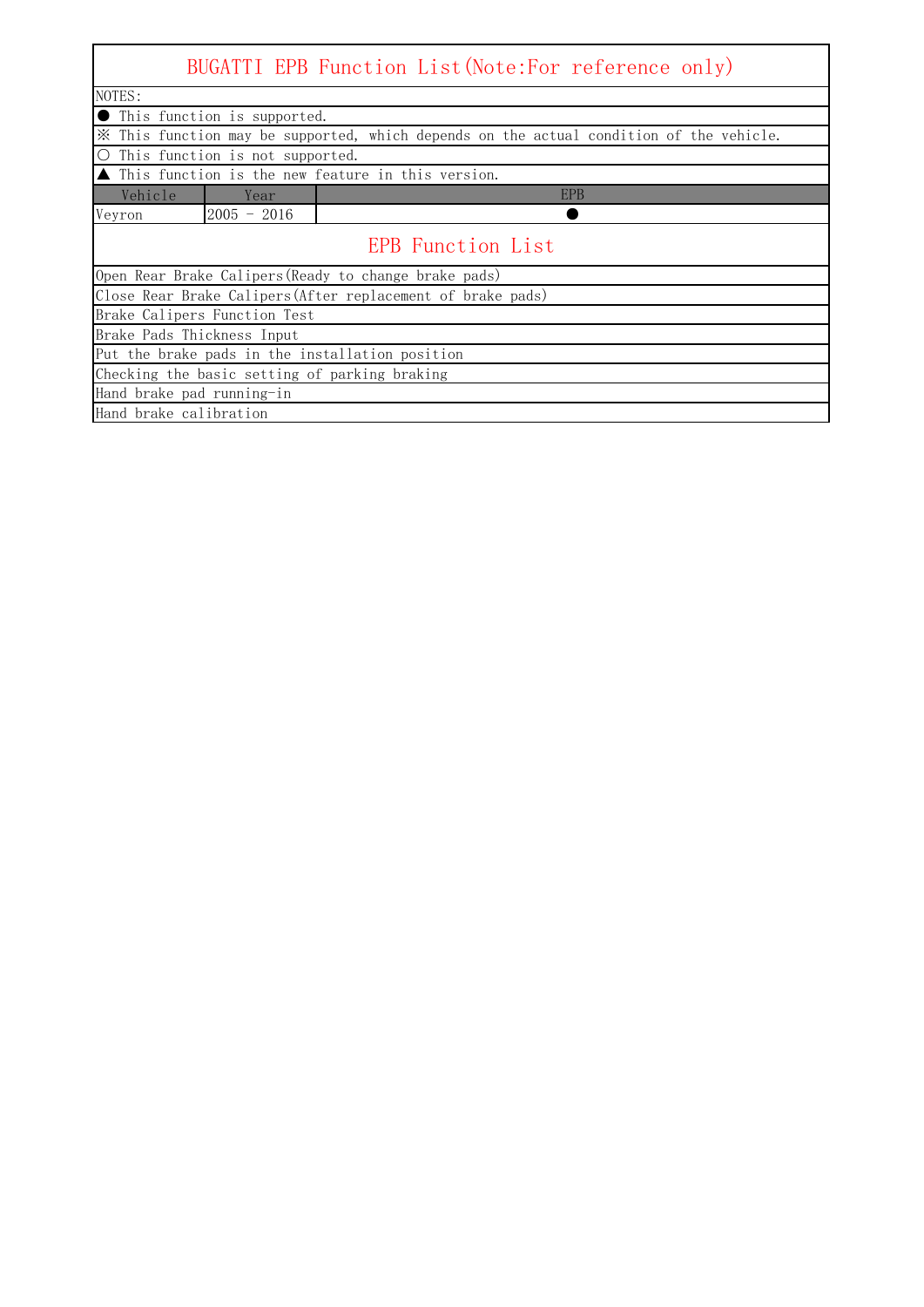| BUGATTI ETC Function List (Note: For reference only) |                                                                                         |                                                                    |  |  |  |  |  |  |
|------------------------------------------------------|-----------------------------------------------------------------------------------------|--------------------------------------------------------------------|--|--|--|--|--|--|
| NOTES:                                               |                                                                                         |                                                                    |  |  |  |  |  |  |
|                                                      | <b>O</b> This function is supported.                                                    |                                                                    |  |  |  |  |  |  |
|                                                      | * This function may be supported, which depends on the actual condition of the vehicle. |                                                                    |  |  |  |  |  |  |
|                                                      | O This function is not supported.                                                       |                                                                    |  |  |  |  |  |  |
|                                                      |                                                                                         | $\blacktriangle$ This function is the new feature in this version. |  |  |  |  |  |  |
| Vehicle                                              | Year                                                                                    | <b>ETC</b>                                                         |  |  |  |  |  |  |
| Chiron                                               | $2017 - 2021$                                                                           |                                                                    |  |  |  |  |  |  |
| Veyron                                               | $2005 - 2016$                                                                           |                                                                    |  |  |  |  |  |  |
|                                                      | ETC Function List                                                                       |                                                                    |  |  |  |  |  |  |
| Electronic throttle sensor reset                     |                                                                                         |                                                                    |  |  |  |  |  |  |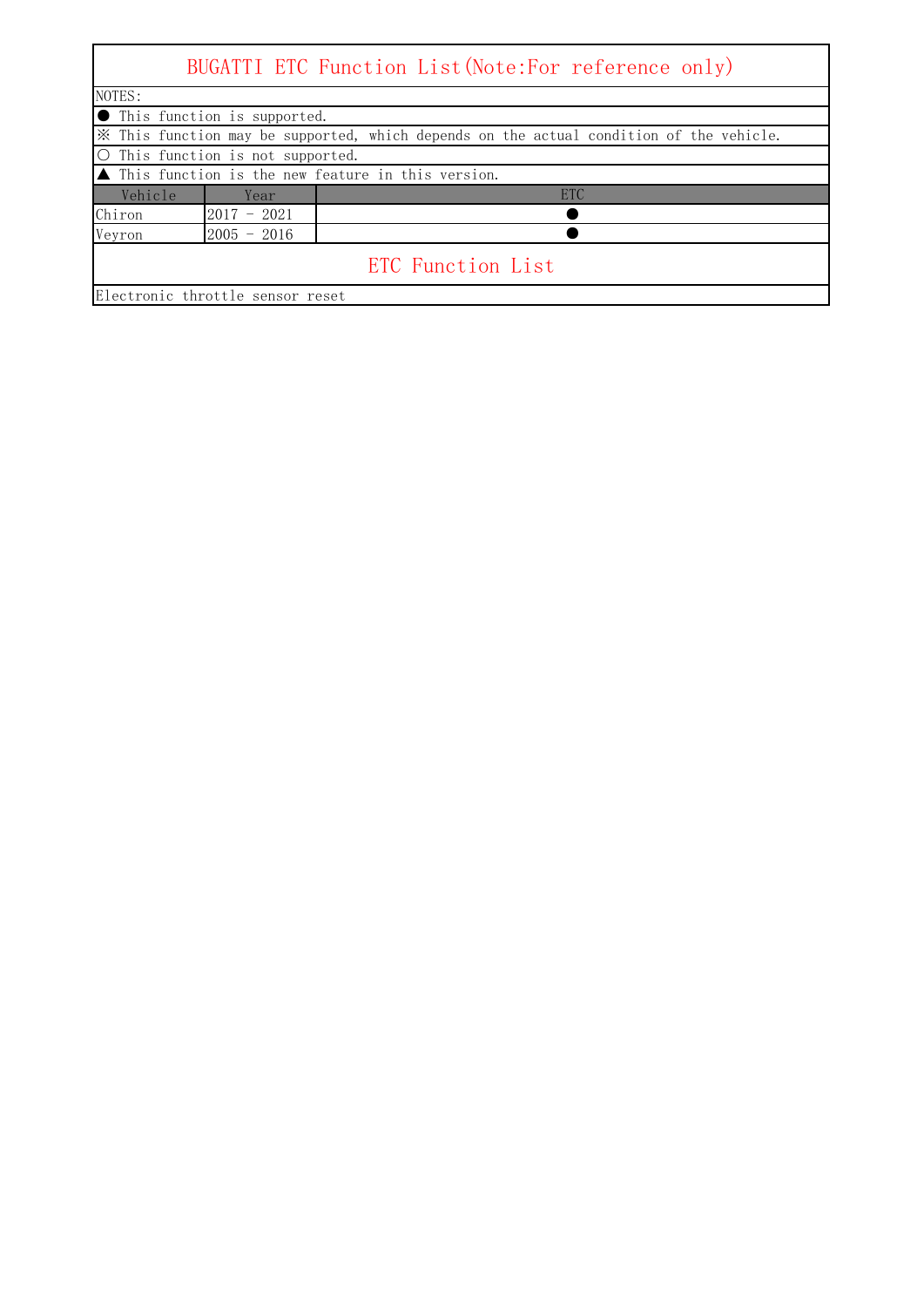|                   | BUGATTI INJ Function List (Note: For reference only)                                    |                                                                    |  |  |  |  |  |
|-------------------|-----------------------------------------------------------------------------------------|--------------------------------------------------------------------|--|--|--|--|--|
| NOTES:            |                                                                                         |                                                                    |  |  |  |  |  |
|                   | <b>O</b> This function is supported.                                                    |                                                                    |  |  |  |  |  |
|                   | * This function may be supported, which depends on the actual condition of the vehicle. |                                                                    |  |  |  |  |  |
|                   | O This function is not supported.                                                       |                                                                    |  |  |  |  |  |
|                   |                                                                                         | $\blacktriangle$ This function is the new feature in this version. |  |  |  |  |  |
| Vehicle           | Year                                                                                    | IN J                                                               |  |  |  |  |  |
| Chiron            | $2017 - 2021$                                                                           |                                                                    |  |  |  |  |  |
| Veyron            | $2005 - 2016$                                                                           |                                                                    |  |  |  |  |  |
|                   | INJ Function List                                                                       |                                                                    |  |  |  |  |  |
| Injector matching |                                                                                         |                                                                    |  |  |  |  |  |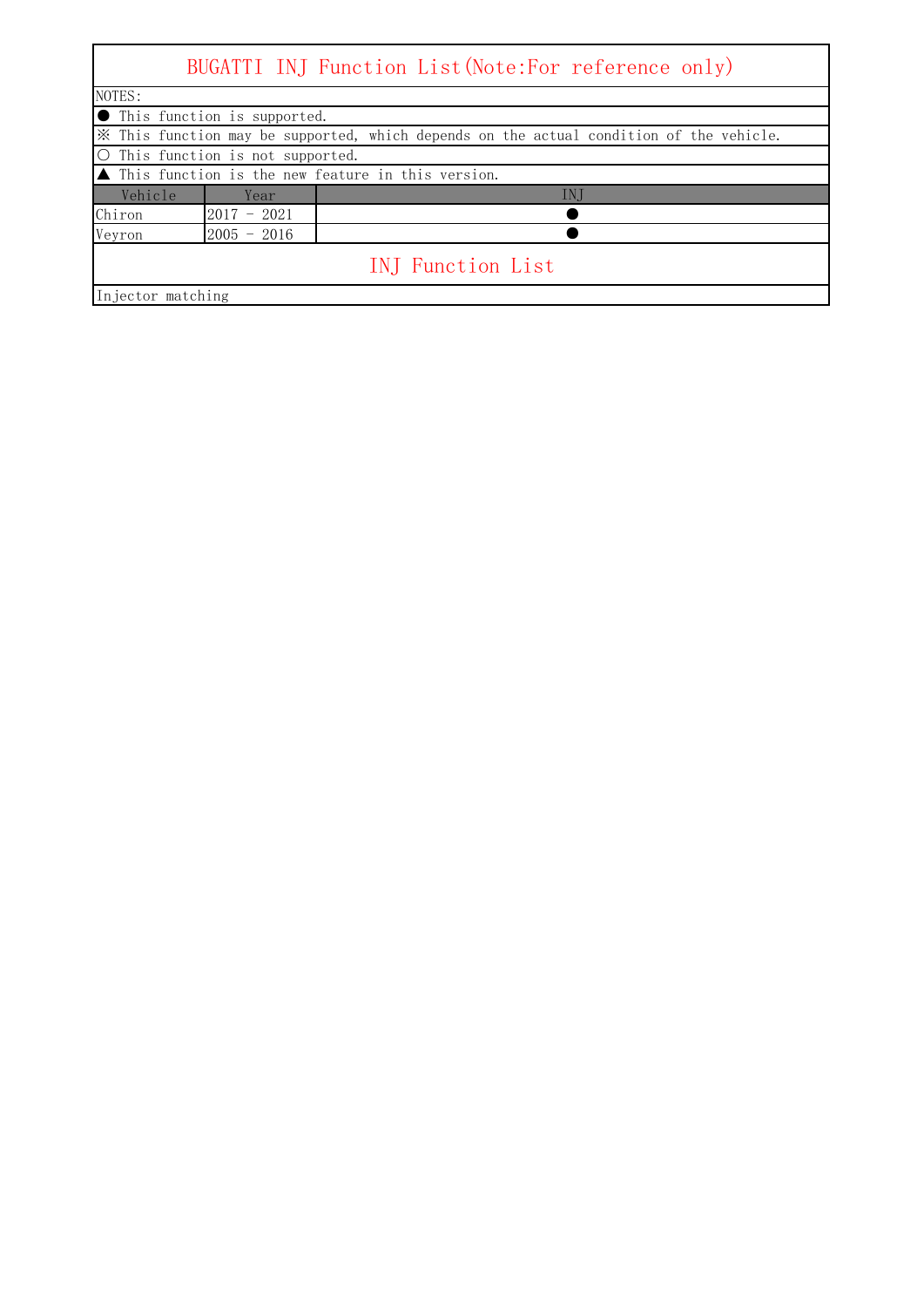## BUGATTI OIL Function List(Note:For reference only)

 $\mathsf{l}$ 

| NOTES:                                                                                  |                                       |  |  |  |  |  |  |
|-----------------------------------------------------------------------------------------|---------------------------------------|--|--|--|--|--|--|
|                                                                                         | <b>In This function is supported.</b> |  |  |  |  |  |  |
| X This function may be supported, which depends on the actual condition of the vehicle. |                                       |  |  |  |  |  |  |
| O This function is not supported.                                                       |                                       |  |  |  |  |  |  |
| $\blacktriangle$ This function is the new feature in this version.                      |                                       |  |  |  |  |  |  |
| Vehicle<br>Year                                                                         | 0IL                                   |  |  |  |  |  |  |
| Chiron<br>$2017 - 2021$                                                                 |                                       |  |  |  |  |  |  |
| Veyron<br>$2005 - 2016$                                                                 |                                       |  |  |  |  |  |  |
| OIL Function List                                                                       |                                       |  |  |  |  |  |  |
| Adapting Vehicle To Fixed Interval                                                      |                                       |  |  |  |  |  |  |
| Adapting Vehicle To Flexible Service Interval                                           |                                       |  |  |  |  |  |  |